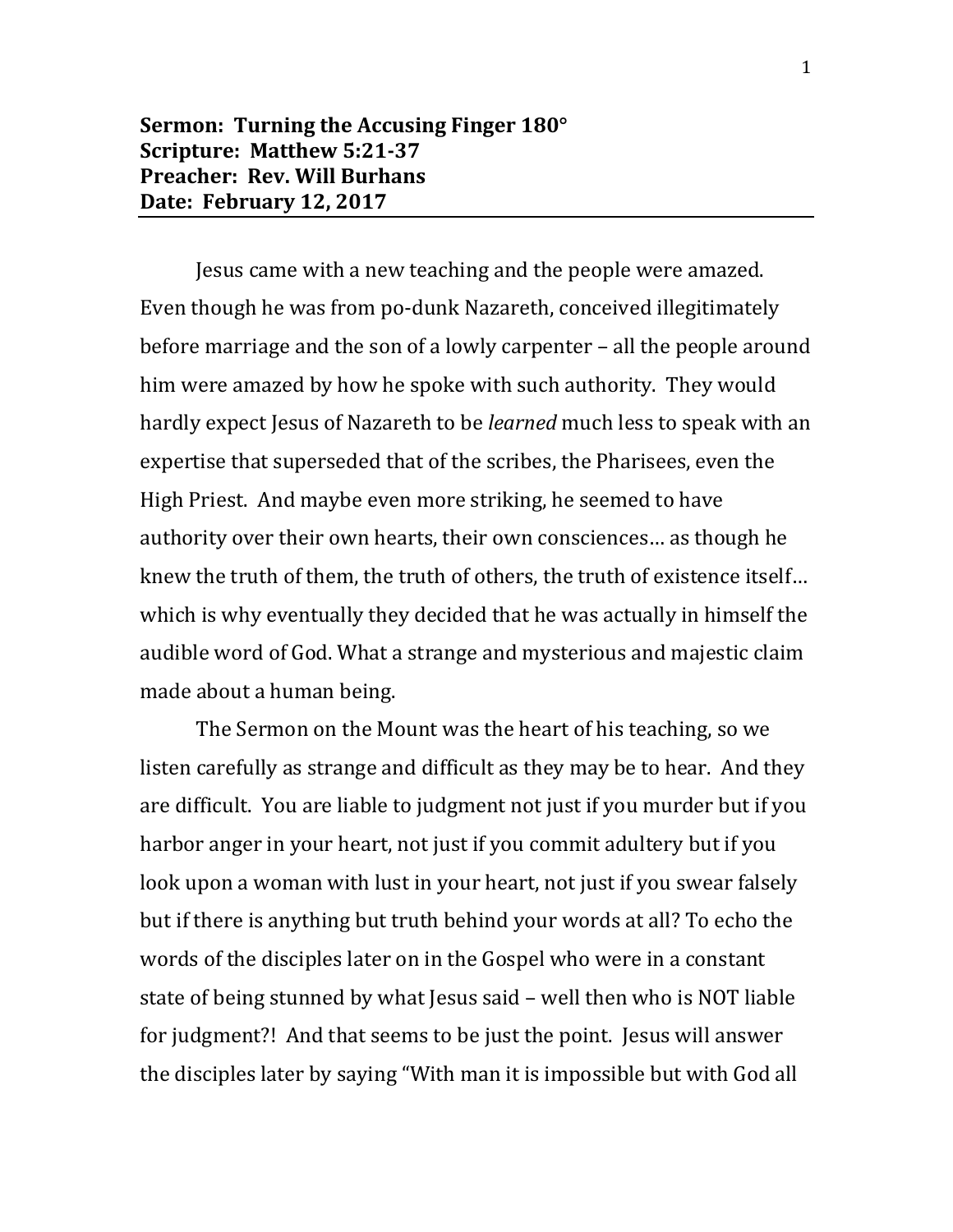things are possible." And there is the heart of orthodox Christian theology – we are all judged as guilty, but Jesus receives our guilt unto himself on the cross, and thereby grants us salvation from it.

These sections of the Sermon on the Mount about murder, adultery, divorce, and false swearing, like so much of his teachings, all have the same effect on the listener of rotating the accusing finger 180° back to the self; similar to his statements – "you who have not sinned may cast the first stone" – and then later "take the log out of your own eye before you try to take the splinter out of your neighbor's eye". It all has the effect of redirecting our accusing finger in towards our own heart and transforming our pride to humility. It is easy to look at a murderer and say "for shame" but that murder sprang from the very same anger that we harbor in our own hearts. It's easy to judge an adulterer but what are the ways we lust after others and use the people around us for our own purposes. It's easy to judge someone for bearing false witness, for bald-faced lying, but what of the lies – white or otherwise – that we tell most everyday? Later in the Sermon on the Mount Jesus will mince no more words and say point blank "judge not lest ye be judged".

Jesus' lesson plan is to convict the self-righteous heart to recognize its own failings and shortcomings and as a result ignite a compassionate and merciful response to others in their failings and shortcomings. There are great expectations that God has for all of us as to how we should live and how we should treat one another, but Jesus seems to want those in power and at the top of the social pyramid to hear it in particular, because its mostly those people, those men I should

2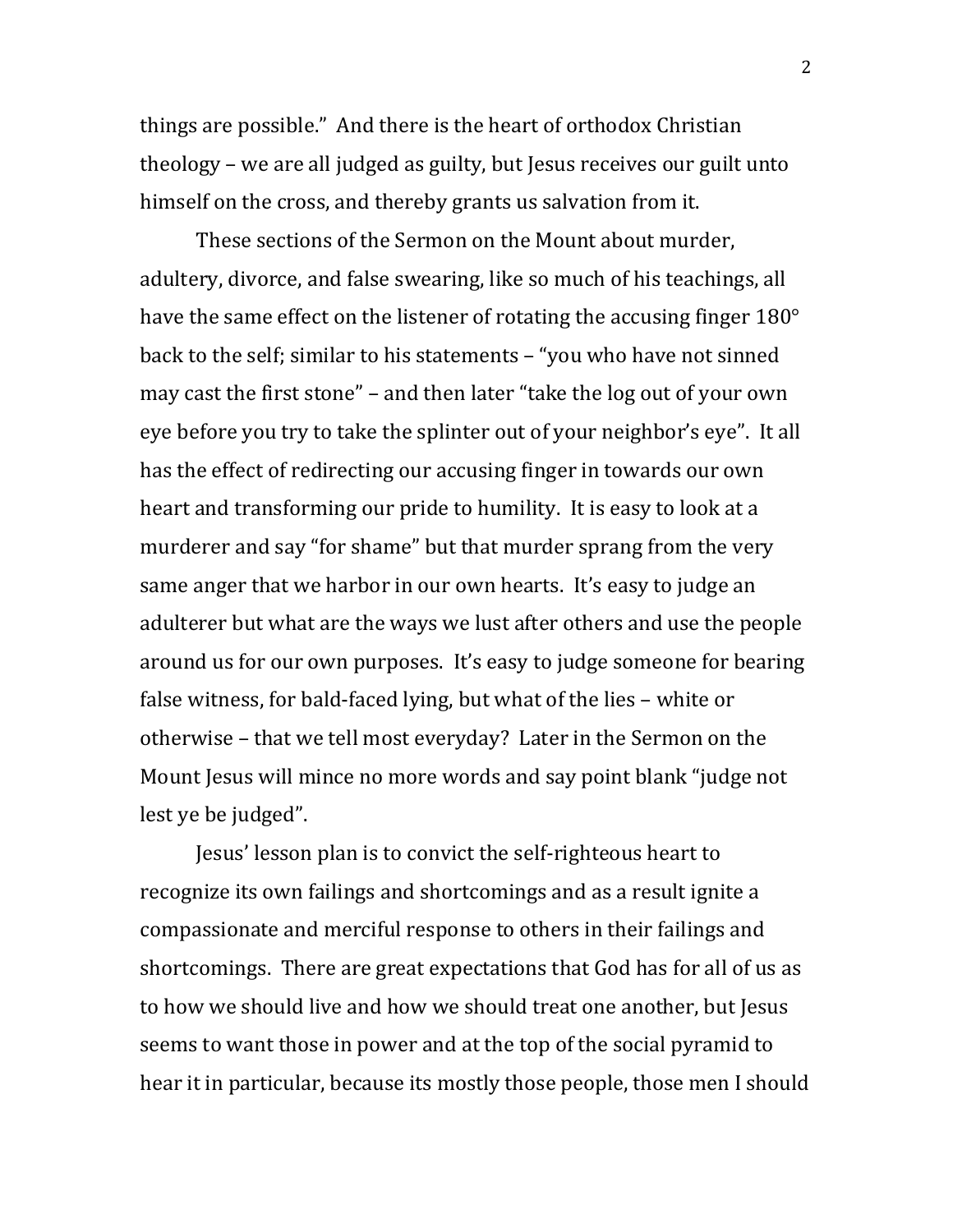say, who have the means to enforce the judgment on others and yet to allow themselves off the hook. So Jesus puts them back on the hook.

It's worth noting how radical Jesus' statement about divorce was and how difficult it likely would have been for the men around him to hear what he had to say on this point. Remember that in this culture a woman was the man's property along with his children. It was not unheard of for a man on a whim to divorce his wife and as a result leave her ruined in that society. To Jesus' teaching that a man should stay with his wife at almost all cost is a massive challenge to the patriarchal system of the day. A reasonable male response to Jesus' words here would have been – who are you to tell me what I can and cannot do with my property? And yet they sensed exactly who he was to tell them and for some it convicted their hearts while others resisted him to the point of crucifying him, for one doesn't mess with a man's private property. But in this one powerful statement, Jesus yanks the rug out from under the patriarchal system that gave the male power and dominion over everything and Jesus returns the power to God and reminds the man of who is boss, the one we are to love and who requires us to hold others good even before our own – love God and love your neighbor as yourself.

That's where Jesus leads us through his teaching from selfcenteredness to other-centeredness, from focus on self - what I got and how I'm gonna keep it – to focus on God and others. We are made to be other-centered, to live for the sake of others, and we make all sorts of trouble when we find ourselves living primarily for ourselves. Since we are on the topic of marriage and divorce, the healthiest marriages are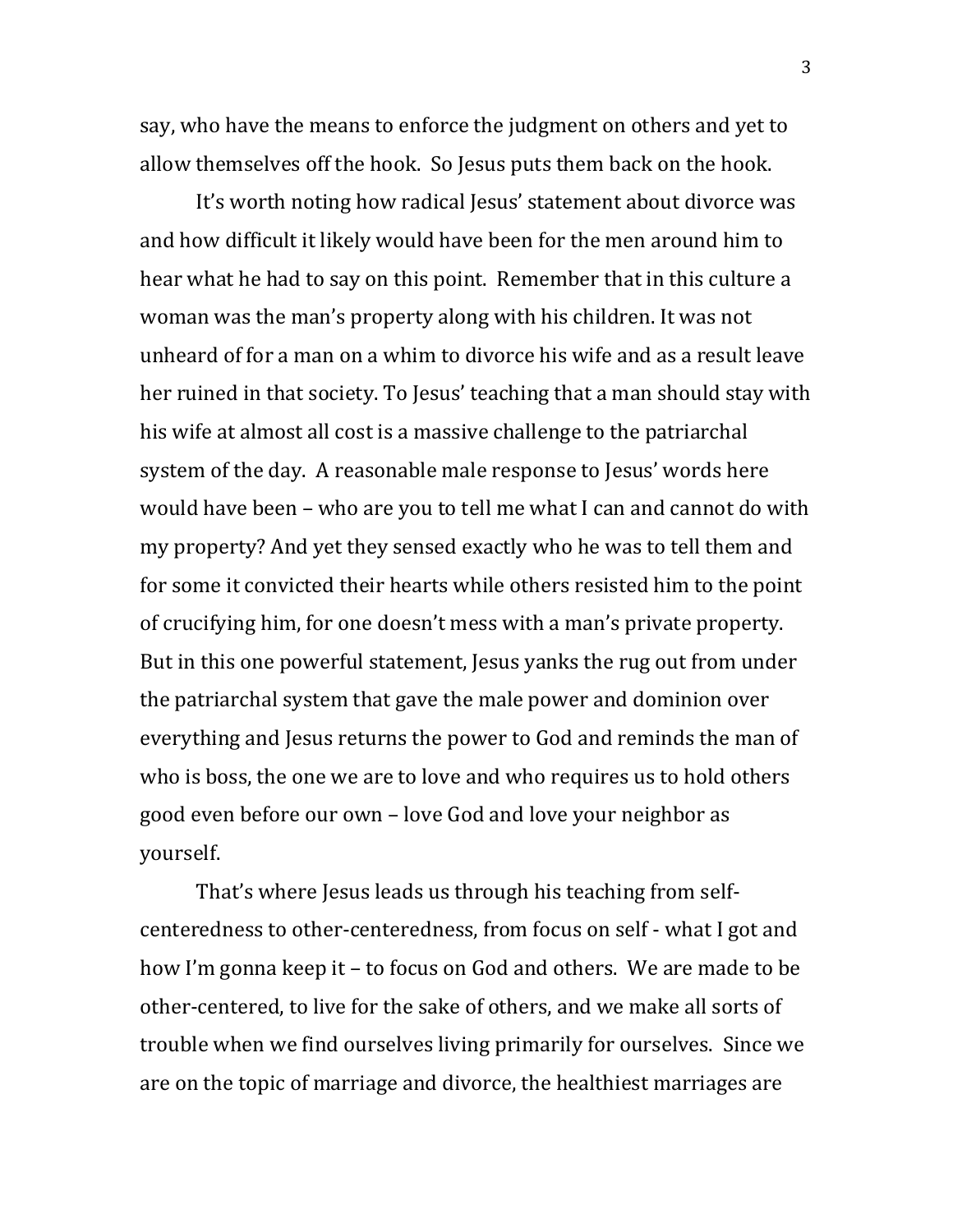those where there is a sense that each spouses "job" in the relationship is more about the other's fulfillment than it is about their own. It's so contrary to what our culture teaches - Pull yourself up by the bootstraps, find yourself, be a self-made person, it's all about selffulfillment, indulge yourself, be centered in yourself and so on and so forth. That's decidedly not what Jesus teaches, for his teachings are always about faithful and merciful relationship and about what blocks us from that – murder, yes of course but also anger; adultery, yes of course but also lust in the heart, bearing false witness, yes but also white lies and half-truths.

So before we bring our gifts to the altar and complete our worship we need to consider who it is that we are harboring anger toward and commit this week to going to them to be reconciled. And we need to catch ourselves in lustful and covetous desire for others and ask God for forgiveness and to change our hearts. And if a relationship is breaking then we need to look hard enough to consider the possibility that our own self-centeredness could very well be the cause of the discord. And why do we do this. Because God, the Architect of Life, has told us in the words of Jesus that life was meant to be lived this way. And we work at all of this with the awareness that in the end we cannot save ourselves but we must finally lean into the merciful compassion of God who loves and saves - even the likes of us - and then in response offer the same merciful compassion to others in Jesus' name, amen.